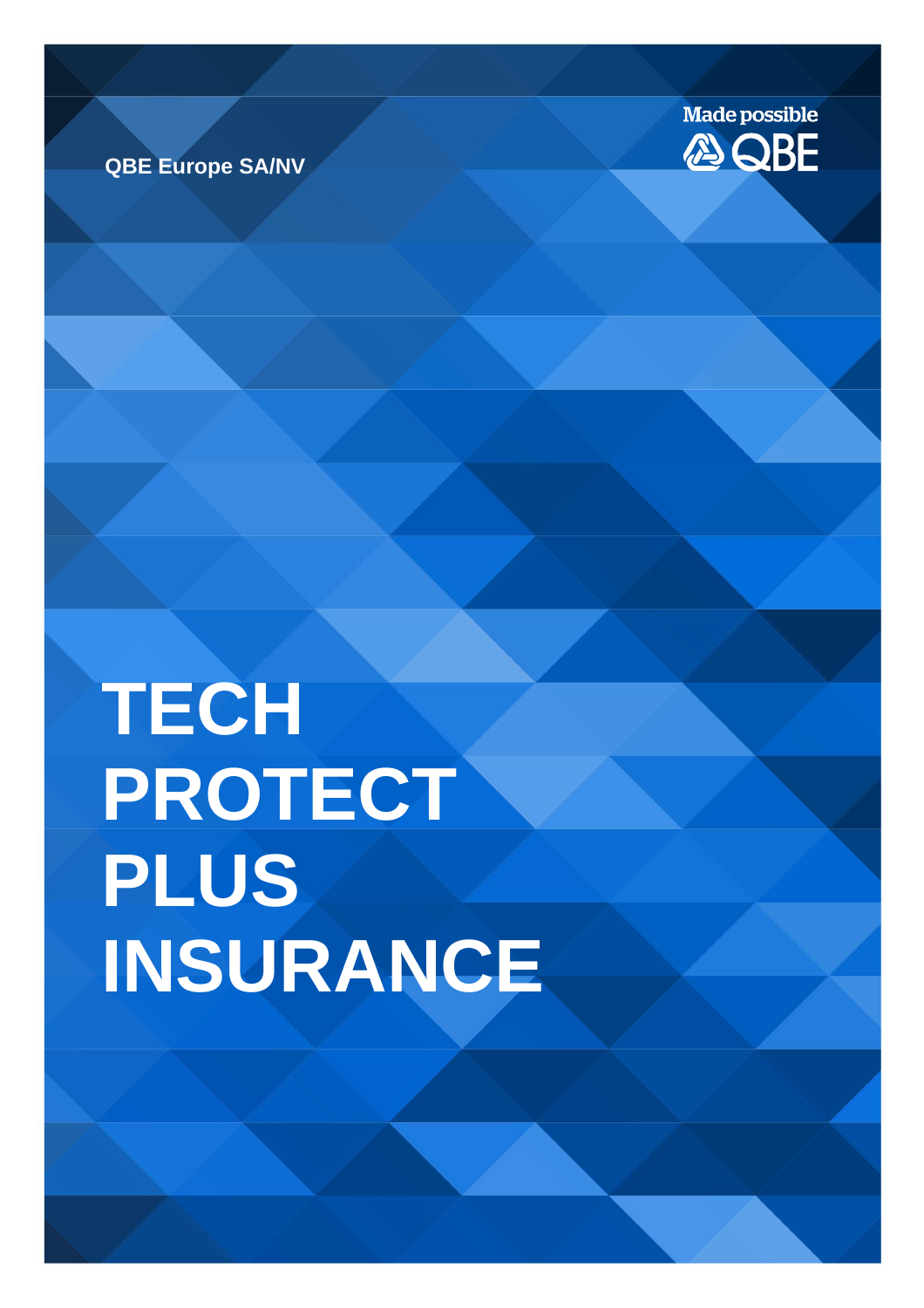## **TECH PROTECT PLUS INSURANCE POLICY SCHEDULE**

| 1.         | <b>Issue date:</b>                           | 26 January 2022                                                                                                                                                                                                                                                                                                                                                                                                                                                                                                                                                                                                                                                                                                                                                                                                                                                                                                                                                                                                                     |                                                                                   |  |
|------------|----------------------------------------------|-------------------------------------------------------------------------------------------------------------------------------------------------------------------------------------------------------------------------------------------------------------------------------------------------------------------------------------------------------------------------------------------------------------------------------------------------------------------------------------------------------------------------------------------------------------------------------------------------------------------------------------------------------------------------------------------------------------------------------------------------------------------------------------------------------------------------------------------------------------------------------------------------------------------------------------------------------------------------------------------------------------------------------------|-----------------------------------------------------------------------------------|--|
| 2.         | <b>Policy number:</b>                        | 090 0002387                                                                                                                                                                                                                                                                                                                                                                                                                                                                                                                                                                                                                                                                                                                                                                                                                                                                                                                                                                                                                         |                                                                                   |  |
| 3.         | Insurer:                                     | QBE Europe SA/NV, Sweden branch                                                                                                                                                                                                                                                                                                                                                                                                                                                                                                                                                                                                                                                                                                                                                                                                                                                                                                                                                                                                     |                                                                                   |  |
| 4.         | <b>Claims notification:</b>                  | <b>FAO: Financial Lines Claims</b><br>QBE Europe SA/NV, Sweden branch<br>Sveavägen 13<br>SE-111 57 Stockholm<br>Sweden                                                                                                                                                                                                                                                                                                                                                                                                                                                                                                                                                                                                                                                                                                                                                                                                                                                                                                              |                                                                                   |  |
|            |                                              | Or by e-mail: claims-sweden@se.qbe.com                                                                                                                                                                                                                                                                                                                                                                                                                                                                                                                                                                                                                                                                                                                                                                                                                                                                                                                                                                                              |                                                                                   |  |
| 5.         | Cyber and data security repre-<br>sentative: | <b>One Network Firm:</b>                                                                                                                                                                                                                                                                                                                                                                                                                                                                                                                                                                                                                                                                                                                                                                                                                                                                                                                                                                                                            | <b>Delphi</b>                                                                     |  |
|            |                                              | <b>Incident Response Number:</b>                                                                                                                                                                                                                                                                                                                                                                                                                                                                                                                                                                                                                                                                                                                                                                                                                                                                                                                                                                                                    | +46 812160606                                                                     |  |
|            |                                              | <b>Primary Language:</b>                                                                                                                                                                                                                                                                                                                                                                                                                                                                                                                                                                                                                                                                                                                                                                                                                                                                                                                                                                                                            | Swedish                                                                           |  |
|            |                                              | <b>Incident Response Email Address:</b>                                                                                                                                                                                                                                                                                                                                                                                                                                                                                                                                                                                                                                                                                                                                                                                                                                                                                                                                                                                             | OneCyberResponseLine.Sweden@clydeco.com                                           |  |
|            |                                              | IT Forensics: KPMG, Grant Thornton, Kroll, S-RM, Kivu Consulting,<br><b>Envista Forensics</b>                                                                                                                                                                                                                                                                                                                                                                                                                                                                                                                                                                                                                                                                                                                                                                                                                                                                                                                                       |                                                                                   |  |
|            |                                              | <b>Public relation:</b> Fleishman Hillard with local partners                                                                                                                                                                                                                                                                                                                                                                                                                                                                                                                                                                                                                                                                                                                                                                                                                                                                                                                                                                       |                                                                                   |  |
|            |                                              | Legal Assistance: One network firm stated above                                                                                                                                                                                                                                                                                                                                                                                                                                                                                                                                                                                                                                                                                                                                                                                                                                                                                                                                                                                     |                                                                                   |  |
|            |                                              | <b>Credit Monitoring: Equifax</b>                                                                                                                                                                                                                                                                                                                                                                                                                                                                                                                                                                                                                                                                                                                                                                                                                                                                                                                                                                                                   |                                                                                   |  |
|            |                                              |                                                                                                                                                                                                                                                                                                                                                                                                                                                                                                                                                                                                                                                                                                                                                                                                                                                                                                                                                                                                                                     |                                                                                   |  |
| 6.         | Policyholder and Insured:                    | ZealiD AB<br>Box 3437<br>SE-111 56 Stockholm<br>Sweden                                                                                                                                                                                                                                                                                                                                                                                                                                                                                                                                                                                                                                                                                                                                                                                                                                                                                                                                                                              |                                                                                   |  |
| 7.         | Insured business description:                | ZealiD is a qualified trust service provider under eIDAS (Regulation (EU)<br>N°910/2014). ZealiD identifies natural persons remotely in order to issue<br>digital certificates to them and provide them with digital identification,<br>authentication and signature. ZealiD then markets and sells that data to<br>companies such as banks, financial service providers, insurance<br>providers, lawfirms and accounting firms. The primary use cases are<br>qualified signing and remote know your customer identification<br>according to money laundering acts. ZealiD is authorized by the<br>Swedish Finance Authority as an account information service provider<br>(PSD2) to extract account data on behalf of the natural person from a<br>third party account. ZealiD processes sensitive personal data as a data<br>controller and processor. ZealiD operates under ETSI standards and is<br>certified by authorized EU conformity assessment bodies as well as<br>Swedish supervisory body Post and Telecoms Authority. |                                                                                   |  |
| 8.         | <b>Period of Insurance:</b>                  | From 01 February 2022 to 31 January 2023, both days inclusive at the<br>Policyholders address                                                                                                                                                                                                                                                                                                                                                                                                                                                                                                                                                                                                                                                                                                                                                                                                                                                                                                                                       |                                                                                   |  |
| 9.         | <b>Territory and Jurisdiction:</b>           | Worldwide                                                                                                                                                                                                                                                                                                                                                                                                                                                                                                                                                                                                                                                                                                                                                                                                                                                                                                                                                                                                                           |                                                                                   |  |
| 10.        | <b>Limit of Indemnity:</b>                   | SEK 10,000,000 any one claim and in the aggregate including costs and<br>expenses                                                                                                                                                                                                                                                                                                                                                                                                                                                                                                                                                                                                                                                                                                                                                                                                                                                                                                                                                   |                                                                                   |  |
| 10.<br>11. | <b>Sub-limits of Indemnity:</b>              | <b>Section</b>                                                                                                                                                                                                                                                                                                                                                                                                                                                                                                                                                                                                                                                                                                                                                                                                                                                                                                                                                                                                                      | Sub-limit                                                                         |  |
|            |                                              | Technology, cyber, data security<br>and multimedia cover (2):                                                                                                                                                                                                                                                                                                                                                                                                                                                                                                                                                                                                                                                                                                                                                                                                                                                                                                                                                                       | Full limit                                                                        |  |
|            |                                              | The coverage provided under this<br>insured section is extended with a                                                                                                                                                                                                                                                                                                                                                                                                                                                                                                                                                                                                                                                                                                                                                                                                                                                                                                                                                              | Hacker financial crime cover (2.3.3)<br>Loss of or damage to documents<br>(2.3.4) |  |

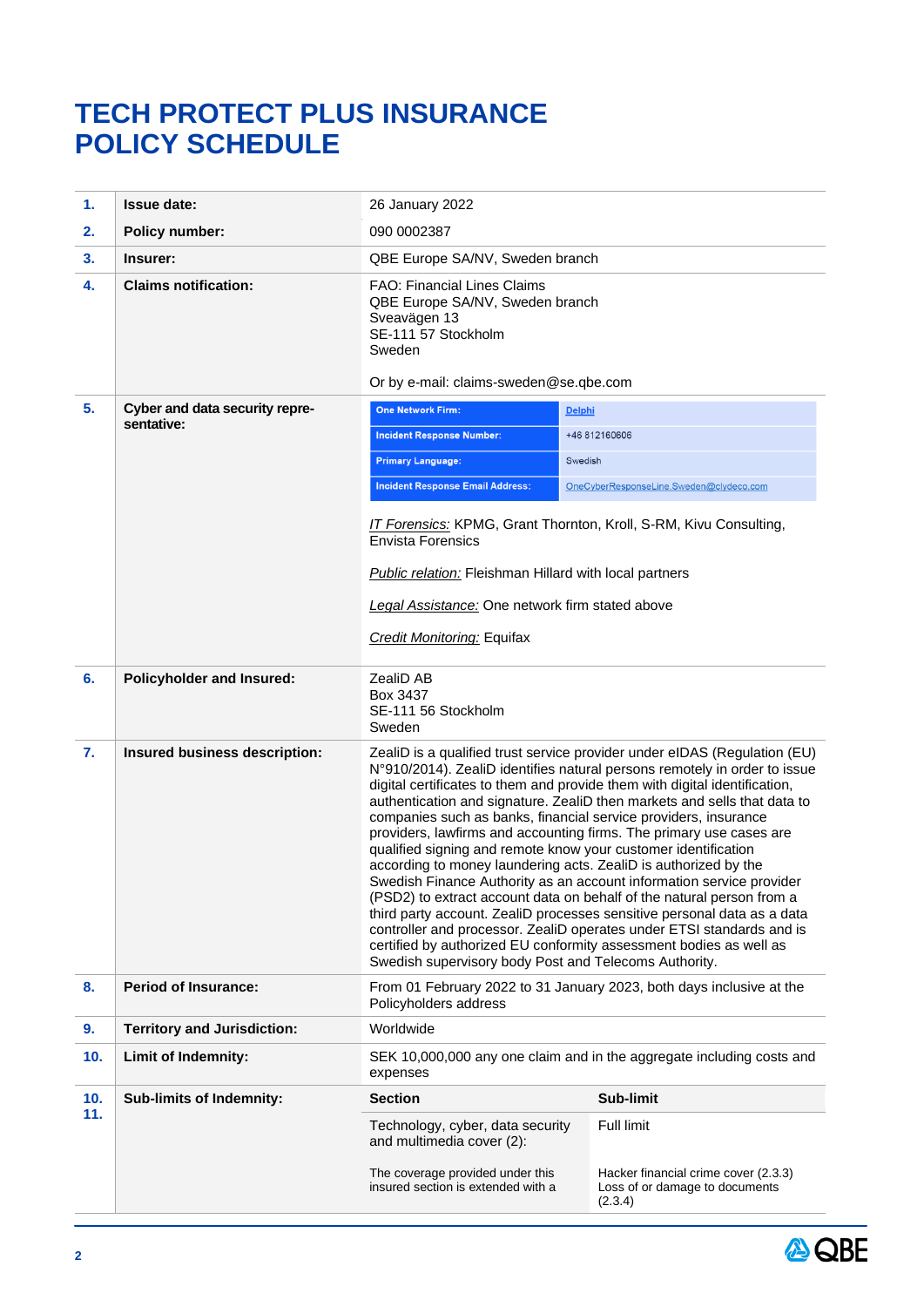|                            | sub-limit of SEK 1,000,000 for each of<br>the following covers:       | Public relations and crisis management<br>services (2.3.7)<br>Withdrawal of contents (2.3.8) |  |
|----------------------------|-----------------------------------------------------------------------|----------------------------------------------------------------------------------------------|--|
|                            | Data breach notification costs<br>cover $(3)$ :                       | Full limit                                                                                   |  |
|                            | Information and communication<br>asset rectification costs cover (4): | Full limit                                                                                   |  |
|                            | Regulatory Defence and Penalty<br>costs cover (5):                    | Full limit                                                                                   |  |
|                            | Public relations costs cover (6):                                     | 25 % of the limit of indemnity                                                               |  |
|                            | Forensics costs cover (7):                                            | Full limit                                                                                   |  |
|                            | Credit monitoring costs cover (8):                                    | Full limit                                                                                   |  |
|                            | Cyber business interruption cover<br>$(9)$ :                          | Full limit                                                                                   |  |
|                            | Cyber extortion cover (10):                                           | 25 % of the limit of indemnity                                                               |  |
| Excess:                    | SEK 100,000 each and every claim                                      |                                                                                              |  |
| Time retention:            | 12 hours                                                              |                                                                                              |  |
| <b>Retroactive Date:</b>   | 01 February 2021                                                      |                                                                                              |  |
| <b>General Conditions:</b> | PTPP010615 - QBE Tech Protect Plus (Sweden)                           |                                                                                              |  |
| <b>Special Conditions:</b> | None                                                                  |                                                                                              |  |
| <b>Endorsements:</b>       | None                                                                  |                                                                                              |  |
| <b>Broker:</b>             | Söderberg & Partners                                                  |                                                                                              |  |
| <b>Brokerage:</b>          | Nil                                                                   |                                                                                              |  |
| <b>Annual Premium:</b>     | SEK 69,000 (net)                                                      |                                                                                              |  |
|                            |                                                                       |                                                                                              |  |

Signed by and on behalf of QBE Europe SA/NV, Belgium, Sweden Branch

 $\frac{1}{\sqrt{2}}$   $\frac{1}{\sqrt{2}}$   $\frac{1}{\sqrt{2}}$   $\frac{1}{\sqrt{2}}$   $\frac{1}{\sqrt{2}}$   $\frac{1}{\sqrt{2}}$   $\frac{1}{\sqrt{2}}$   $\frac{1}{\sqrt{2}}$   $\frac{1}{\sqrt{2}}$   $\frac{1}{\sqrt{2}}$   $\frac{1}{\sqrt{2}}$   $\frac{1}{\sqrt{2}}$   $\frac{1}{\sqrt{2}}$   $\frac{1}{\sqrt{2}}$   $\frac{1}{\sqrt{2}}$   $\frac{1}{\sqrt{2}}$   $\frac{1}{\sqrt{2}}$ 

**Simon Højmark QBE Europe SA/NV, Belgium, Sweden Branch** 

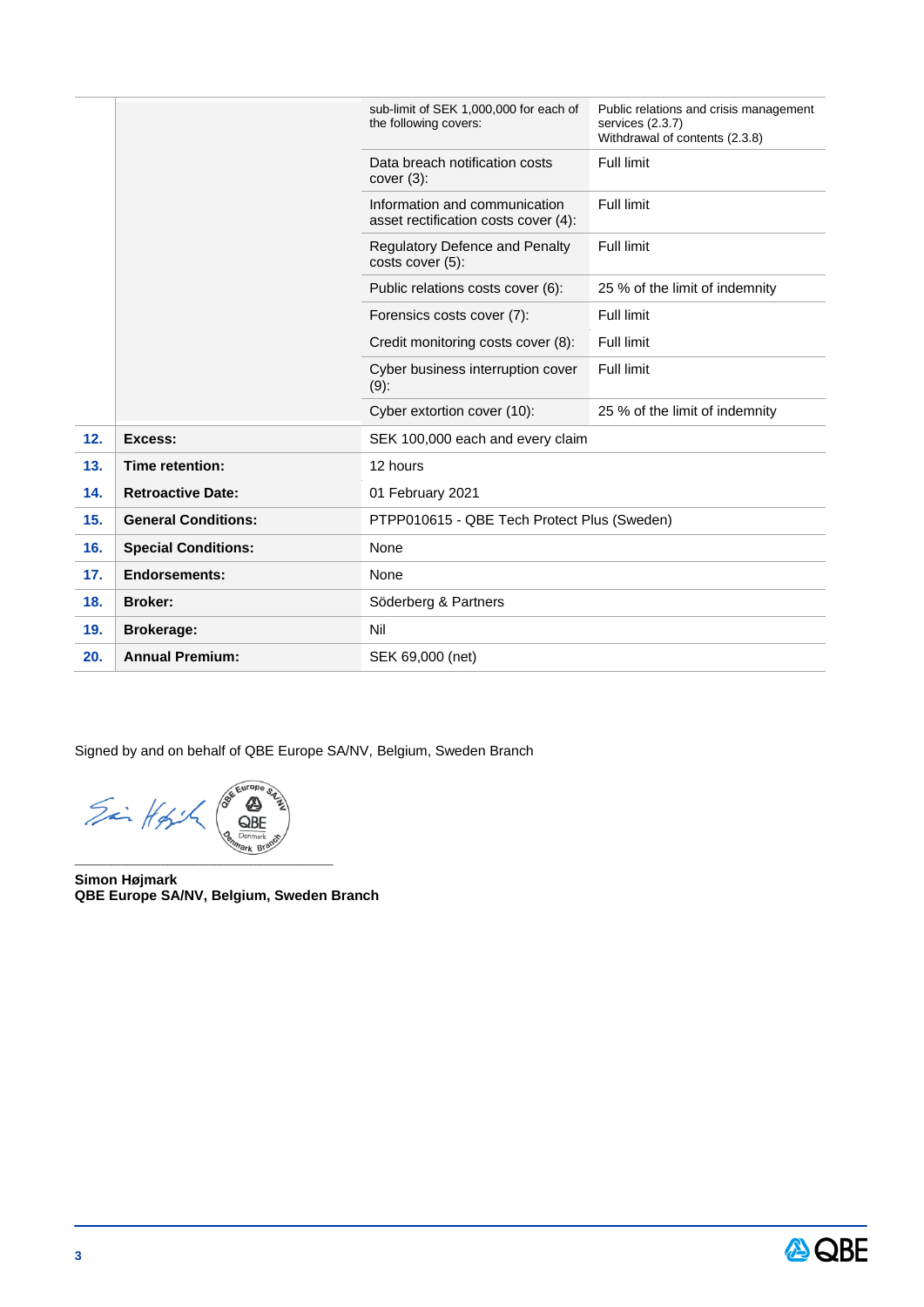#### Fair processing notice – GDPR

*To provide our services as an insurer, QBE Danmark, Filial af QBE Europe SA/NV, Belgien, CVR-no. 39800985 will need to*  collect and use personal information. The types of personal information that we collect, and our uses of that personal *information will depend on your relationship with us but will include details such as name, address and contact details. The primary legal basis for our processing is the performance of the contract that you enter into according to the General Data Protection Regulation article 6 (1)(b). The purposes for which we use your personal information will include evaluating insurance applications and providing quotes; providing insurance cover; handling claims; crime and fraud prevention and debt recovery.*

*We may obtain your personal information from or share it with third parties such as intermediaries, other insurers, reinsurers, insurance brokers, loss adjusters, sub-contractors, our affiliates, group companies, public authorities, the police and other law enforcement agencies, fraud and crime prevention and detection agencies, databases and registers, publicly available sources and certain regulatory bodies for the purposes described in our Privacy Notice: https://qbe.dk/privacy-policy/.*

*Depending on the circumstances, we may transfer personal information outside the European Economic Area (EEA) to countries that have less robust data protection laws. Any such transfer will be made with appropriate safeguards in place.*

*In some cases, we may need to process certain types of "sensitive personal information" such as information relating to your health and criminal convictions in order to provide our insurance services and pay claims. Unless another*  legal ground applies, we will need your consent which you give by providing that information. We will collect your *consent separately when relevant. We have described our processing of your personal data under these circumstances in our Privacy Notice.*

*You can find out more about our use of personal information and the rights that you have by clicking here: https://qbe.dk/privacy*policy/. You can also request a paper copy of the Privacy Notice by contacting the Data Protection Officer by e-mail: at *dpo@uk.qbe.com or in writing to: The Data Protection Officer, QBE European Operations, 30 Fenchurch Street, London, EC3M 3BD. We recommend that you review this notice.*

*If you provide us with personal information relating to a third party, you should provide them with a copy of this notice.*

#### **Complaints**

It is the intention of the company to provide a first class service. Your usual Contact person remains your privileged interlocutor. He/she is able to provide you with all the information and explanations, thanks to his already thorough knowledge of your situation.

However, if the answer provided by your interlocutor does not satisfy you and should you wish to make a complaint, you may write, in the first instance, to

Email: Nordics-complaints@qbe.com;

or in writing to the following address: Att: Complaints Officer, Sveavägen 13, 115 57 Stockholm.

Please make sure to provide the references of the file concerned and any supporting documents. We will acknowledge receipt of your claim within five business days and respond as soon as possible and, at the latest, within two months, unless the complexity of the resolution may warrant a longer processing time. we will inform you if necessary. Deadlines run from the date of receipt of your claim.

If you are not satisfied with the way your complaint regarding QBE has been resolved, and you wish to take the matter further, you have the possibility to lodge your claim with the local district court.